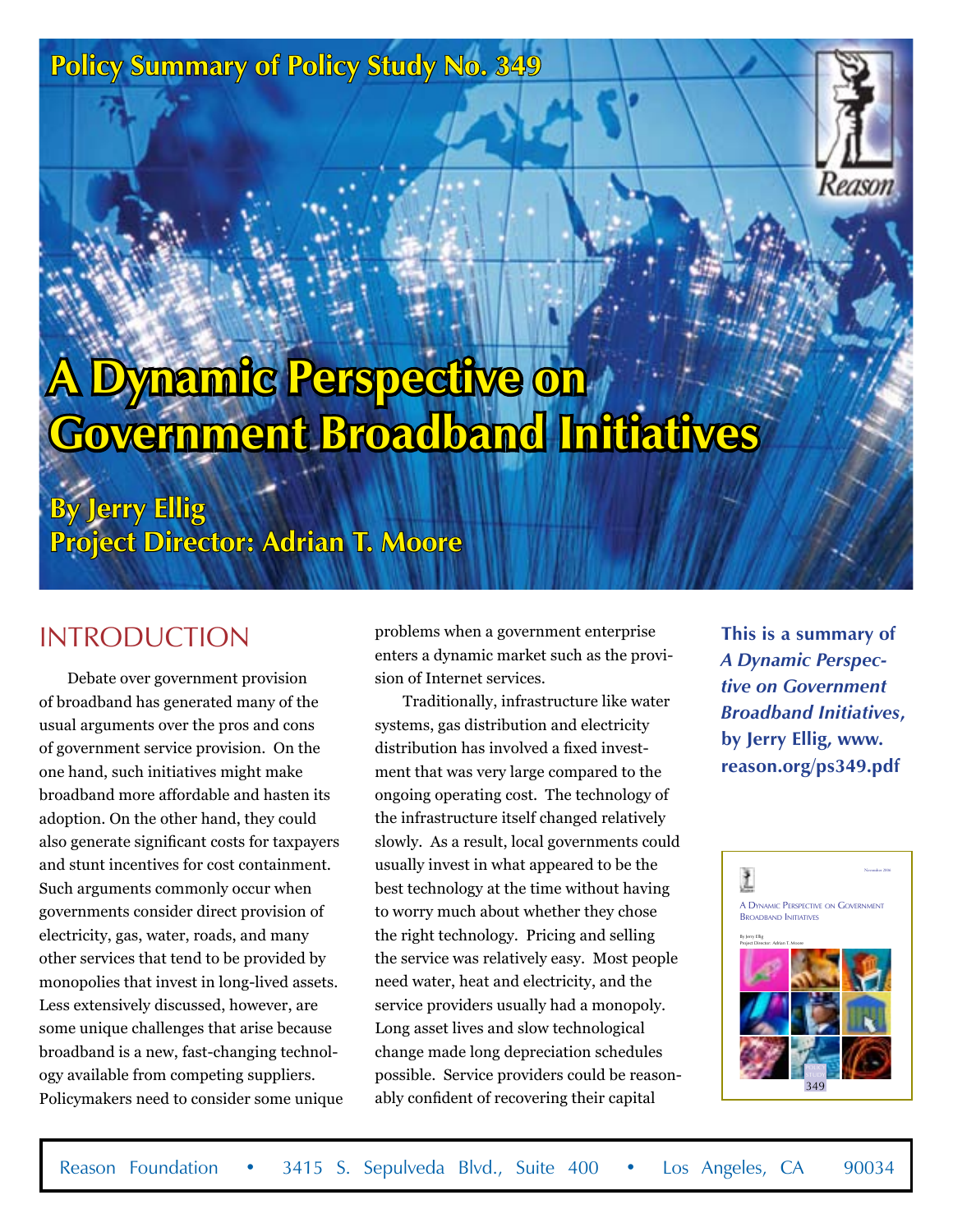costs over a long time period.

However, these static monopolies differ significantly from services like Internet provision, which are dynamic due to their fast-changing technology and variety of services. Unlike heat, water and electricity, Internet service is not viewed as a need by most people. This elasticity of demand also makes the market dynamic, as companies continually change their offerings and prices to appeal to a variety of consumer desires. This dynamic competition upsets the tranquil conditions prerequisite for successful government provision of a service.

### ISSUES FOR DECISION-MAKERS

Scholarship on dynamic competition suggests seven new issues that are likely to be significant in municipal provision of Internet service:

- Competition: Unlike a monopolist, an enterprise that faces competition cannot count on a captive market. In many cases, government-sponsored broadband will have to compete with incumbent firms, such as cable, telephone, and wireless companies that already have a substantial head start. After reviewing many cities' actual experience with cable and broadband enterprises, research concludes that an assumed penetration rate for a municipal system of more than 10 percent in the first year, or 20-50 percent in subsequent years, appears highly unrealistic in most cases. A wireless system might expect to serve about 25 percent of the residential market and 10-20 percent of the business market. The only exceptions might be small communities serviced only by expensive alternatives, or municipalities willing to commit to very large subsidies for their broadband systems.
- n Performance Competition: Competitive businesses seek to continually improve performance—or even develop new aspects of performance that were not previously thought capable of improvement. Speed is perhaps the most measurable aspect of performance. Comparing prices and services offered by government-sponsored Internet provision to those in the private sector, the prices and performance of existing government systems are inferior to those of existing private systems. An effective government-owned competitor must be

prepared to offer a price/performance combination that a significant number of consumers will prefer to those offered by competitors. If government ignores performance competition, it could end up offering a fairly plain service appealing only to customers who want relatively slow broadband speeds, and may not be willing to pay much for it. In effect, government would be seeking an unattractive market niche similar to the one now occupied by the dialup Internet access firms. While such an approach might be attractive as social policy, it is unlikely to pay for itself over the long term and would likely require ongoing subsidies.

- Continuous Improvement: One indicator of the extent of change is the pace at which prices of goods and services fall as technology improves, costs fall, or competition intensifies. This has occurred frequently in the market for Internet service, as well as in related or analogous markets such as wireless communications, telephone equipment, and telecommunications services. Real consumer price indices for wireless, telephone equipment, and long-distance service have fallen even faster—by 45-65 percent (see figure below). If recent experience is a guide, government broadband operations will need to be prepared to continually improve in the future if they want to keep pace with private sector competitors.
- Technological Change and Lock-In: "Lock-in" occurs when an initial decision gives one technology a slight



#### Figure 1: Real Consumer Price Index, Internet Services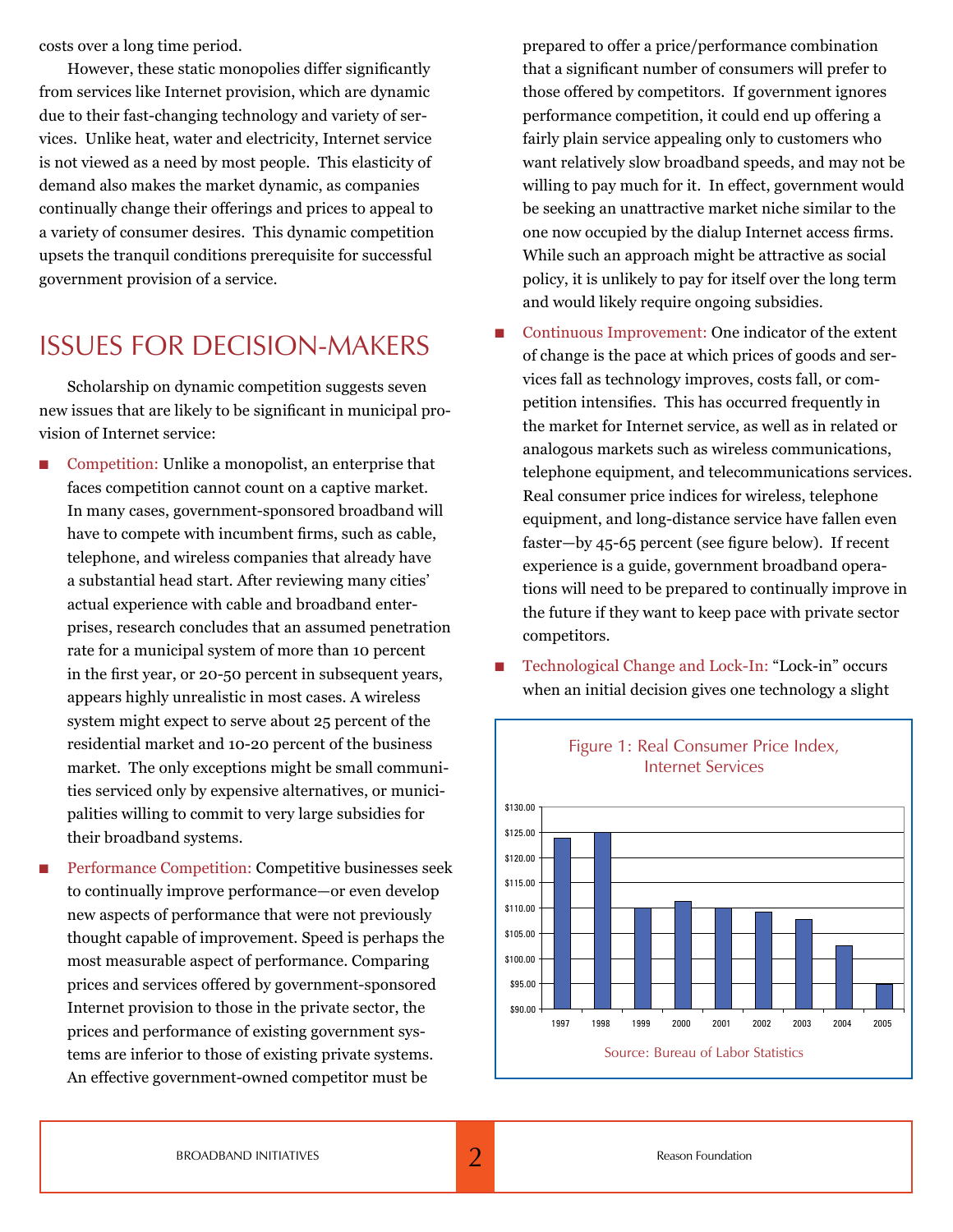edge, then sets in motion a process which leads that technology to dominate the market. If the technology that gets locked in is truly the superior technology, then there's no harm done. But if an inferior technology gains a temporary edge in market share, some scholars argue that it might remain dominant even though it is inferior. Discussions of lock-in often focus on numerical examples in which the early adopters of technologies choose the technology that creates the biggest payoff in the short term. An alternative technology, however, creates greater value over the longer term, when there is a larger number of adopters. The market gets locked in to the inferior technology due to the decisions of the early adopters, and often has to rely on subsidies to stay afloat when better technology is available elsewhere. Governments that want to get into the broadband business already face several technology choices. Government broadband plans should squarely address the potential for lock-in and explicitly evaluate whether subsidies would give an inferior technology an artificial boost.

- Obsolescence: In a dynamically competitive market, networks become obsolete faster. Technology improves more rapidly, and as a result capital investment becomes obsolete more quickly. Business plans for government broadband enterprises need to assume faster depreciation rates, and concomitantly higher prices, than have traditionally been used for government utilities. For example, a workable plan for municipal Wi-Fi needs to assume that revenues will not just cover operating costs plus interest, but also recover the initial capital outlay in three to five years.
- Risk: Financially, investment in a dynamic field such as Internet provision is less of a "sure thing" than a conventional government monopoly. That means the cost of capital should carry a higher risk premium than normally considered appropriate for government enterprises. But just how risky is it? Comparing risk levels shows clearly that investments in electric, gas, and water utilities have involved much less risk than investments in firms that sell broadband or wireless data services (see Figure 2). Electricity, gas, and water are precisely the types of static, monopolized industries where governments have traditionally invested.



In terms of risk, broadband is a whole new ballgame. Investing in broadband is much riskier than investing in the overall stock market. Nevertheless, some governments have financed broadband initiatives as if they were traditional, low-risk investments in infrastructure that provides necessities. A government enterprise that faces an artificially low cost of capital is more likely to waste the public's money by "investing" in capabilities that produce little value for customers, or do so only after an excessively long time.

n Uncertainty: A private business firm's shareholders bear uncertainty as well as risk. The prospect of additional, higher returns entices them to bear that uncertainty. The fact that uncertainty affects shareholders' financial fortunes gives them strong incentives to seek out management that will exercise sound judgment. The most likely method would be to organize the enterprise as a for-profit company, with explicit expectations from the owner (the government) that it be successful. The most credible way governments make these types of commitments is by enacting a plan to privatize the enterprise. But in this context, a privatization plan would beg the question of why the government is getting into the broadband business to begin with! For government broadband enterprises, taxpayers bear the uncertainty in their role as the ultimate owners. At a minimum, therefore, effective accountability requires that government broadband initiatives should have accountability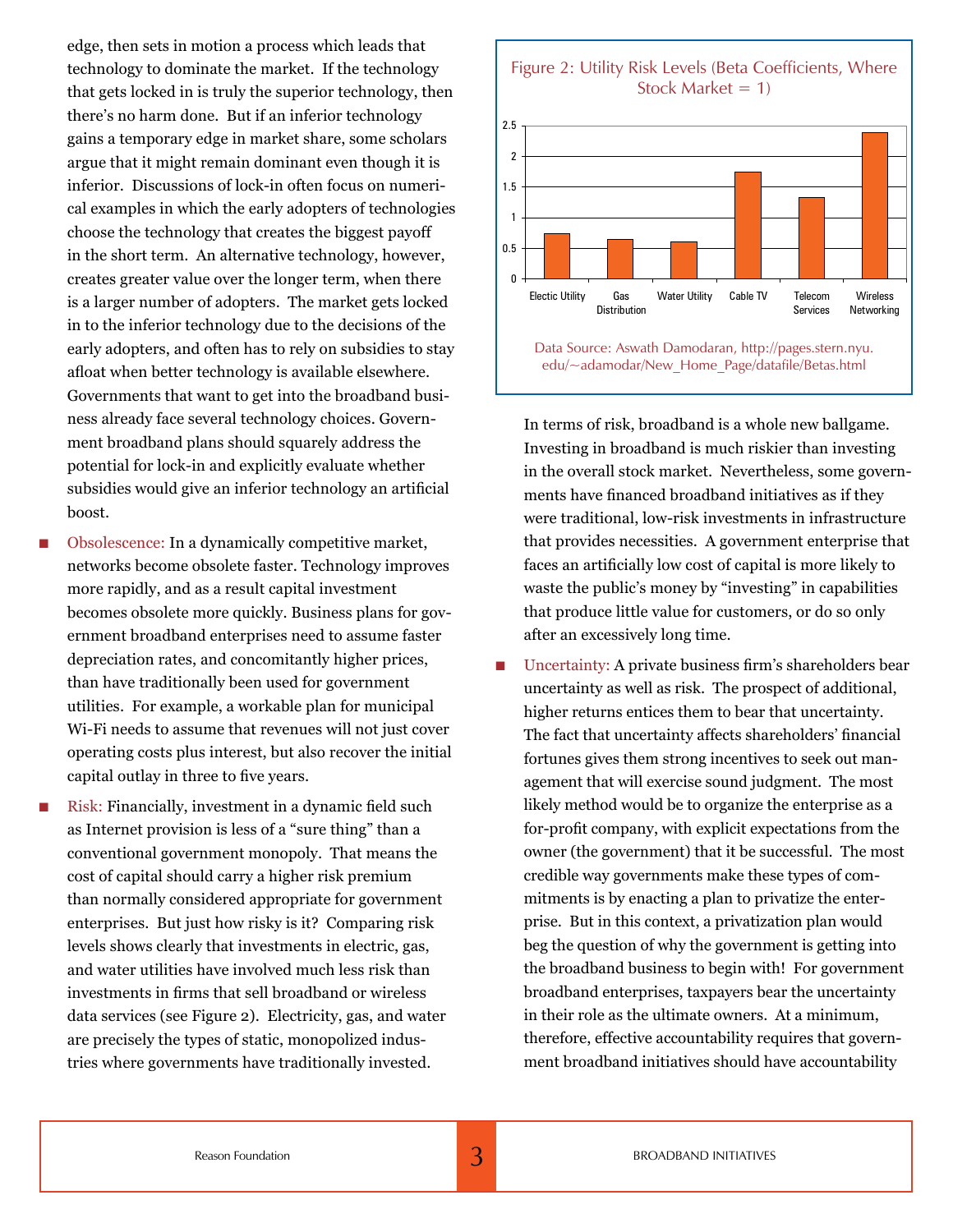and transparency for taxpayers at least as good as that which publicly held companies must have for their shareholders. These transparency measures may not be sufficient to make government managers as accountable to uncertainty-bearing taxpayers as corporate managers are to uncertainty-bearing owners. But it is difficult to see how accountability is possible without them.

While many broadband initiatives require some type of public sponsorship or investment—either by government or by government-owned entities—a recent twist appears to offer the public a much better deal. In some cities, such as Philadelphia and San Francisco, private firms have proposed to build Wi-Fi networks at no cost to taxpayers. There is nothing inherently wrong with proposals for free or privately subsidized Wi-Fi. However, governments need to realize that rights-of-way and light poles are valuable assets, and access to these assets would bestow a significant competitive advantage on any firm selected to use them.

Any local government that grants one Wi-Fi provider an exclusive right to use right-of-way and poles risks distorting competition in whatever markets are generating the revenue stream that will subsidize the Wi-Fi service. The only provider of advertiser-supported Wi-Fi allowed to use city light poles, for example, could likely charge a higher price for advertising than if there were competing providers of advertiser-supported Wi-Fi. A monopoly that gives away Wi-Fi to build demand for other services it might sell to Wi-Fi users might be able to charge a higher price for these other services than it would in the presence of other Wi-Fi competitors. For this reason, local governments should beware of granting one Wi-Fi provider exclusive access to public assets, even if the Wi-Fi service itself is free of charge to users. At a minimum, decision-makers should assess whether exclusive access would distort competition in the markets for other goods and services sold by the Wi-Fi company.

The factors outlined above need not imply that government-provided broadband is a bad idea. However, no plan for government-sponsored broadband should be considered complete or responsible unless it addresses many factors. Government faces the daunting challenge of entering a market where technological change is swift, the future is uncertain, and competitors' actions are unpredictable—a playing field fundamentally different from the stable, predictable utility markets that have traditionally attracted public investment.



### **CONCLUSION**

The factors outlined above need not imply that government-provided broadband is a bad idea. However, no plan for government-sponsored broadband should be considered complete or responsible unless it addresses the factors outlined in this report. More specifically, any plan that adequately takes dynamic competition into account should answer the following questions:

- Who are the competitors?
- Do the projected penetration rate and market share reflect realistic assumptions about current and potential competition?
- What cost or quality advantage will the government broadband service have over competitors?
- What performance attributes matter to customers?
- $\blacksquare$  How will the government service compare to competitors on these performance attributes?
- $\blacksquare$  How rapidly have broadband prices fallen in the market where the government enterprise will compete?
- How rapidly can prices be expected to fall in the future?
- How rapidly have performance attributes improved in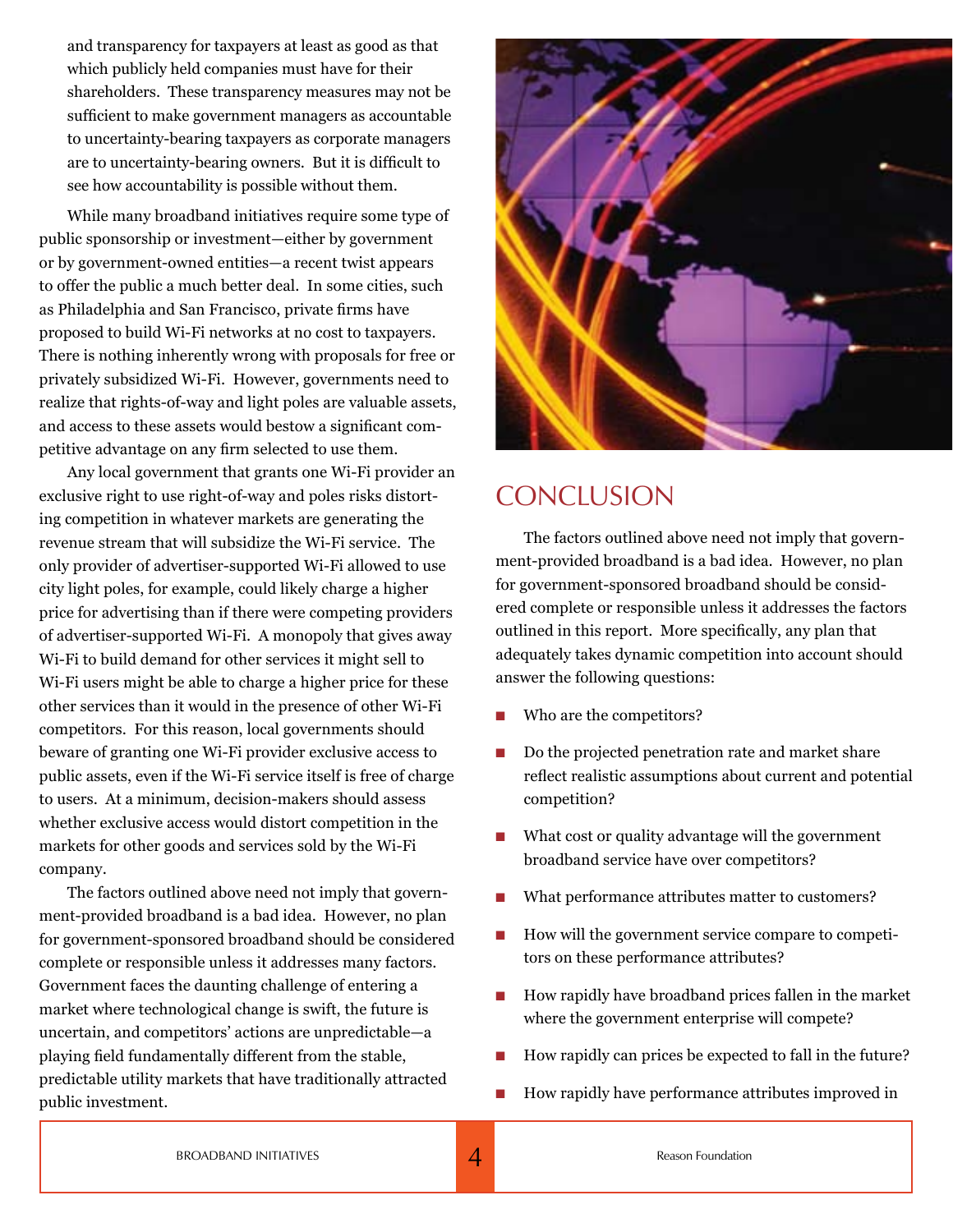

the market where the government enterprise will compete?

- n How rapidly can performance be expected to improve in the future?
- How will the government enterprise keep pace with competitors' price reductions and/or performance improvements?
- What safeguards are necessary to ensure that the government enterprise competes with the private sector strictly on the merits?
- What safeguards are necessary to ensure that any benefits the government enterprise receives due to its public nature do not distort competition in related markets?
- What safeguards are necessary to ensure that private broadband competitors obtain access to public rightsof-way on equal terms with the government entity?
- $\blacksquare$  What safeguards are necessary to ensure that political considerations or subsidies do not let an inferior technology dominate the market by giving it a head start?
- What is the economically useful life of the capital deployed by the government enterprise and the appropriate depreciation rate?
- What cost of capital reflects a realistic depreciation rate on the assets?
- n What cost of capital accurately reflects the risks that the government enterprise will face in a dynamically competitive market?
- How will the incentives of the enterprise and its employees be structured to foster sound judgment in the face of significant uncertainty about competition and future technological developments?
- How will any subsidies be quantified and transparently disclosed to the public?
- What public benefits is the enterprise intended to produce?
- How will these benefits be measured and communicated to the public?
- $\blacksquare$  How will financial, performance, and public benefit data be gathered, verified and validated?

These questions may appear daunting. They are no less daunting than the challenge of actually entering a market where technological change is swift, the future is uncertain, and competitors' actions are unpredictable. Such is the nature of dynamic competition. If the questions seem unfamiliar to policymakers, that's one more bit of evidence that the nature of dynamic competition is fundamentally different from the stable, predictable utility markets that have traditionally attracted public investment.

### ABOUT THE AUTHOR

Jerry Ellig has been a senior research fellow at the Mercatus Center at George Mason University since 1996. Between August 2001 and August 2003, he served as deputy director and acting director of the Office of Policy Planning at the Federal Trade Commission while on a leave of absence from the Mercatus Center. Dr. Ellig has also served as a senior economist for the Joint Economic Committee of the U.S. Congress and as an assistant professor of economics at George Mason University.

Dr. Ellig received his Ph.D. and M.A. in economics from George Mason University in Fairfax, VA.